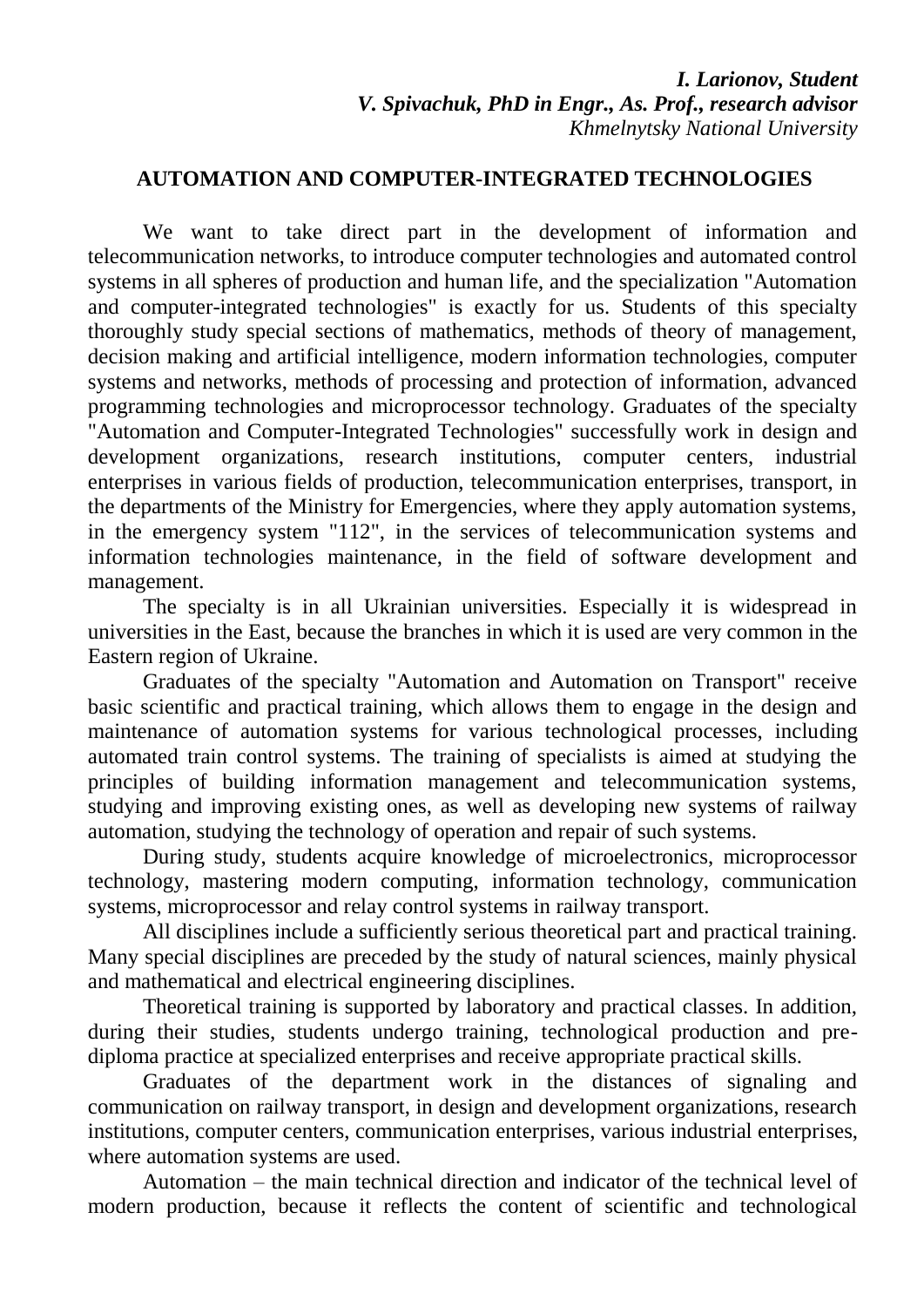development of mankind: the replacement of man with technical means directly in the production environment.

The directions of automation of technological processes are quite diverse. The most characteristic features of modernization automation are the rapid development of robotics, rotor and rotor conveyor lines, flexible automated productions that provide high performance.

Robotics – is the creation of technical systems, similar to some of the most important systems of the human body.

In robotics a lot of things are developing, here are just some of them:

• Sensory technology - creation and use of artificial sensory organs for robots;

• section of artificial intelligence and informatics - training of robots for elements of mental activity of a person;

• mechanics – development of mechanical manipulators;

• industrial robotics, or robotics, - designing manipulators ...

Robotics as the highest level of automation of production processes is a prerequisite for the creation of desertuous industries.

The US company Stratasys in 2016 developed a new BD-printer, capable of creating products of various shapes and sizes. Thanks to the three-dimensional Infinite-Build printer, you can not only create the necessary parts in single instances, but also start batch production.

The first Ukrainian auto-mobile unmanned ground on the basis of KrAZ-Spartan successfully passed the test and is ready to replenish the military equipment of the Armed Forces of Ukraine.

The combat machine is operated with the help of the Ukrainian autopilot Pilotdrive. It is equipped with a thermal imaging with automatic zoom function, a video camera with 360 ° coverage, a human presence sensor in the radius of 18 m, rangefinder. These sensors allow you to determine the width of the road and obstacles. The reaction to them is triggered instantly.

You can control a drone using a tablet, "smart gloves" or a camcorder station. Car connection is via WiFi / Wimax, range from 10 to 50 km. In addition, the SmartDrive software and hardware package has the ability to memorize a given route. Its coordinates are transmitted via GPS through the satellite

The new Komatsu dump truck can be called a new generation unmanned car. The driver's cab completely disappeared from the design, which makes the dumper completely unmanned vehicle. In addition, the engineers of the company have developed a new design of the car, which provides more efficient load distribution and road clutter.

Equipped with engines with a total capacity of 2700 hp, an unmanned dump truck is capable of developing a speed of 64 km / h and with a payload of 230 tonnes. It is important that the obstacle detection system can take into account (process) the surrounding environment on all sides of the machine, which gives the ability to dump truck in any direction without the help of the driver or operator.

Now multivarts, washing machines and dishwashers, refrigerators, which can be controlled from a smartphone, a robot vacuum cleaner and even a "smart house", which itself installs and regulates the temperature, light and other modes of life of their masters, is a common reality.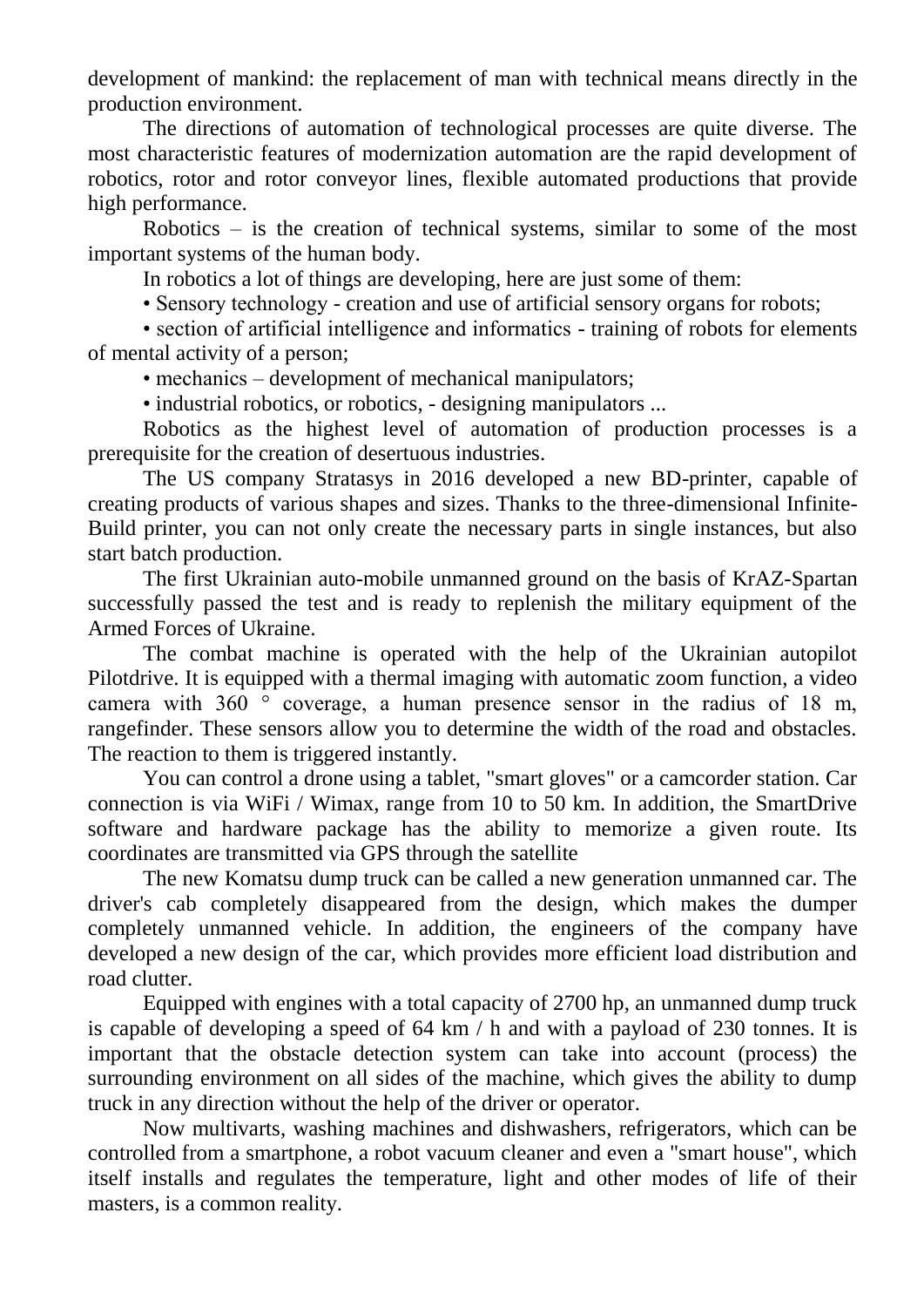For the first time the term "robot" was used by the Czech writer Karel Chapek in his play "R. U. R "at the beginning of the 20th century, calling so mechanical people.

The first project of human-like work was developed around 1495 by Leo-Nardo da Vinci, whose records contained detailed drawings of a mechanical knight capable of sitting, moving his head and hands, and opened the door.

The first robot-android playing the flute was created in 1738 by a French mechanic and inventor Jacques de Woaksonson. And in 2017, Dubai's first job policemen began to work as field policemen in certain situations.

Robot-humanoid (humanoid robot) is a car, the chassis (chassis) which is executed in the form of a human-like body. Humanoid design is predetermined for a certain purpose: functionality - for use of human instruments or human life environments; with experimental purpose - to study the straightforwardness; with a medical purpose - studying the influence on the body of certain loads, etc. In general, humanoid work has a torso, head, two hands and two legs; although some types of humanlike robots can only model part of the body, for example, from the head to the waistline. Some human-like work can have a head designed to replicate human facial features (such as eyes and mouth, etc.).

In September 2005, the first human-made works of "Vakamaru" produced by Mitsubishi Company were first released for free sale. A \$ 15,000 robot is capable of recognizing individuals, understanding some phrases, giving references, performing some secretary functions, and monitoring premises.

Industrial (industrial) work in recent decades has almost completely replaced human labor in a variety of industries, especially in technological processes, which require precision accuracy, speed and uniformity, the repetition of operations - in engineering and processing of materials, in the production of microprocessors, and even in such technologies as production or drawing up of paper-cardboard containers.

Household robot – a robot designed to help a person in everyday life. At present, the distribution of domestic robots is small, but futurologists predict their widespread use in the near future

The following commercial models of household robots are known:

• work-toys:

• social work that can interact and communicate with people in an autonomous or semi-autonomous mode;

• work assistants, for example:

- work-cleaners (robot-vacuum cleaner, robot for floor washing [6], etc.)
- Robotic lawn mowers
- works for pool cleaning, sewer pipes, etc.

• A combat robot (or Military robot) is an automatic device that can replace a person in battle situations to save lives or to work in conditions of increased difficulty for people for military purposes: reconnaissance, combat operations, demining, etc.

• Combat works are not only machines that partially or completely replace a person and are able to perform anthropomorphic actions, but also those operating in air and water environments (airless unmanned aerial vehicles, submarines and surface ships). The device may be electromechanical, pneumatic, hydraulic or combined.